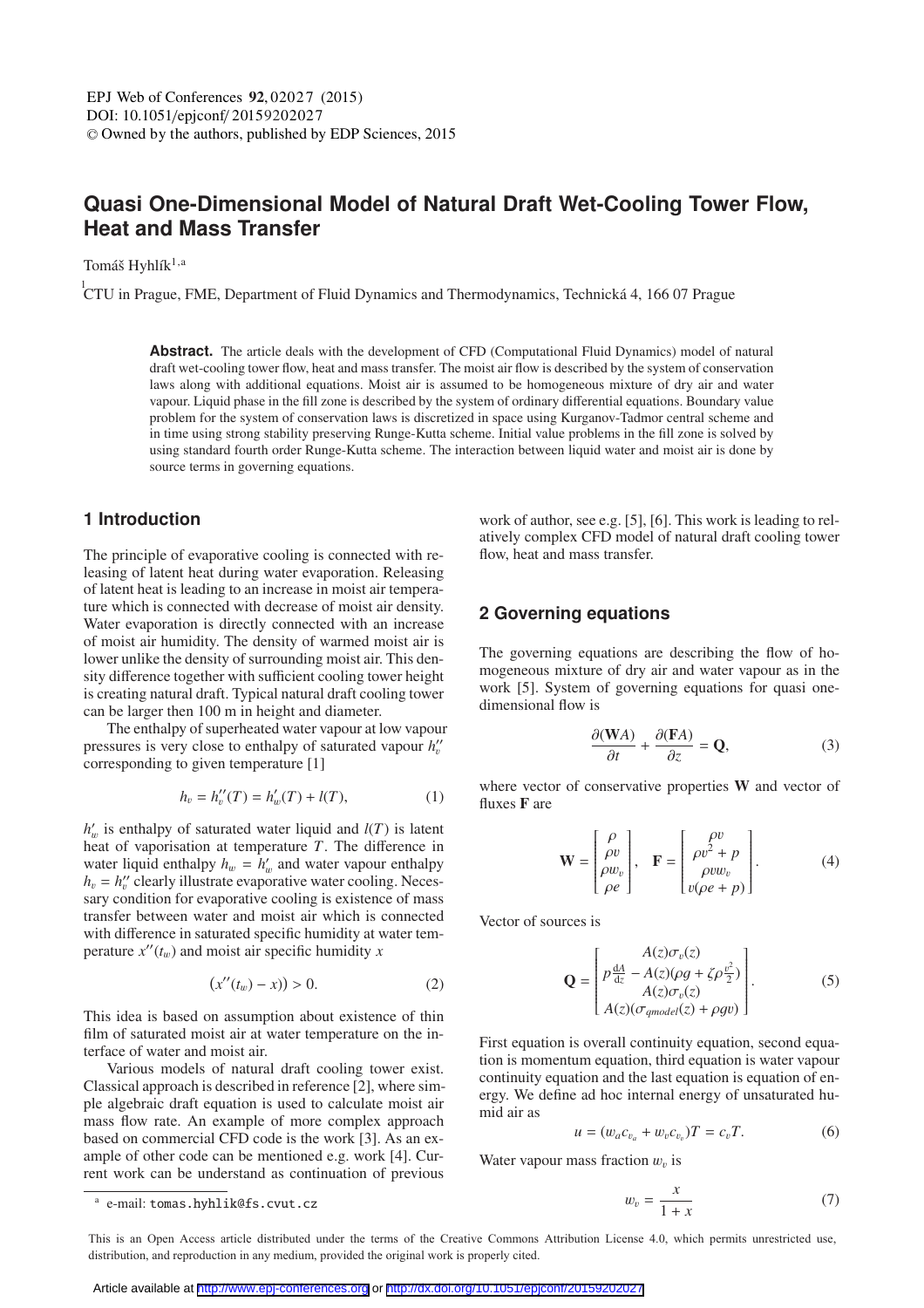and dry air mass fraction is

$$
w_a = 1 - w_v. \tag{8}
$$

The total energy of unsaturated moist air is expressed in the form

$$
\rho e = \rho \left( c_v T + \frac{v_k v_k}{2} \right). \tag{9}
$$

Pressure can be calculated using equation of state as

$$
p = \frac{\rho RT \left( 1 + \frac{M_a}{M_v} x \right)}{M_a (1 + x)} = \rho RT \left( \frac{M_v - w_v (M_v - M_a)}{M_a M_v} \right), \quad (10)
$$

where  $M_v$  is molecular weight of water vapour and  $M_a$  is molecular weight of dry air.

# **3 Fill heat and mass transfer**

The model of heat and mass transfer derived in this section is more advanced than previously used model [5] and it is easier to combine it with governing equations of moist air flow.

#### **3.1 Derivation of governing equations**

Infinitesimal contact area can be expressed using vertical coordinate *z* as

$$
dA = a_q A_{fr} dz, \t\t(11)
$$

where  $a_q$  is transfer area per unit volume and  $A_{fr}$  is cross sectional area of the fill. Mass transfer can be expressed by using mass transfer coefficient  $\alpha_m$ , the difference of saturated specific humidity at water temperature  $x''(t_w)$  and<br>most six specific humidity *x* and contact area dA as moist air specific humidity *x* and contact area d*A* as

$$
d\dot{m}_w = \alpha_m a_q A_{fr}(x''(t_w) - x). \tag{12}
$$

Change in water mass flow rate with height *z* is then

$$
\frac{\mathrm{d}m_w}{\mathrm{d}z} = \alpha_m a_q A_{fr}(x''(t_w) - x). \tag{13}
$$

Energy balance between water and moist air can be expressed as

$$
\dot{m}_a \mathrm{d}h_{1+x} = \dot{m}_w \mathrm{d}h_w + h_w \mathrm{d}\dot{m}_w = \alpha (t_w - t_a) \mathrm{d}A + h_v(t_w) \mathrm{d}\dot{m}_w,
$$
\n(14)

where  $h_{1+x}$  is moist air enthalpy,  $h_w$  is enthalpy of water,  $\alpha$  is heat transfer coefficient,  $t_w$  is water temperature,  $t_a$  is moist air temperature and  $h_v(t_w)$  is enthalpy of water vapour at water temperature  $t_w$ . Previous equation can be rewritten as

$$
\dot{m}_w \mathrm{d}h_w = \alpha (t_w - t_a) \mathrm{d}A + l(t_w) \mathrm{d}\dot{m}_w, \tag{15}
$$

with latent heat of vaporisation  $l(t_w)$ . The change in water temperature can be using previous equation and using equation for change in water mass flow rate expressed as

$$
\frac{dt_w}{dz} = \frac{a_q A_{fr}}{\dot{m}_w c_w} \left[ \alpha (t_w - t_a) + \alpha_m (x''(t_w) - x) l(t_w) \right]. \tag{16}
$$

Further modifications of governing equations are based on the definition of Lewis factor [2]

$$
Le_f = \frac{\alpha}{\alpha_m c_p},\tag{17}
$$

where

$$
c_p = \frac{1}{1+x}c_{p_a} + \frac{x}{1+x}c_{p_v}.
$$
 (18)

Change in water temperature can be expressed using the definition of Lewis factor as

$$
\frac{\mathrm{d}t_w}{\mathrm{d}z} = \frac{\alpha_m a_q A_{fr}}{\dot{m}_w c_w} \left[ L e_f c_p (t_w - t_a) + (x''(t_w) - x) l(t_w) \right].
$$
\n(19)

Merkel number [2] can be in general expressed as

$$
Me = \int_0^A \frac{\alpha_m}{\dot{m}_w} dA = \int_0^{h_{full}} \frac{\alpha_m a_q A_{fr}}{\dot{m}_w} dz, \tag{20}
$$

where  $h_{fill}$  is height of the fill. Averaged value of non dimensional mass transfer coefficient is

$$
\frac{\alpha_m a_q A_{fr}}{\dot{m}_w} = Me/h_{fill}.\tag{21}
$$

Governing equations for water mass flow rate can be simplified using known value of Merkel number *Me* as

$$
\frac{\mathrm{d}m_w}{\mathrm{d}z} = Me/h_{fill} \dot{m}_w(x''(t_w) - x),\tag{22}
$$

$$
\frac{dt_w}{dz} = \frac{Me/h_{fill}}{c_w} \left[ Le_f c_p(t_w - t_a) + (x''(t_w) - x)l(t_w) \right]. \tag{23}
$$

#### **3.2 Calculation of source terms**

Because the general mass balance between water and water vapour in infinitesimal control volume of height d*z* is

$$
d\dot{m}_w = \dot{m}_a dx, \qquad (24)
$$

we can express mass source as

$$
\sigma_v = \frac{\dot{m}_a}{A(z)} \frac{\mathrm{d}x}{\mathrm{d}z} = \frac{\alpha_m a_q A_{fr}}{A(z)} \left( x''(t_w) - x \right),\tag{25}
$$

and after manipulation

$$
\sigma_v = \frac{Me/h_{fill}}{A(z)} \dot{m}_w \left( x''(t_w) - x \right). \tag{26}
$$

Heat source is

$$
\sigma_q = \frac{\dot{m}_a}{A(z)} \frac{dh_{1+x}}{dz}.
$$
 (27)

Sensible heat source can be expressed as

$$
\sigma_{qs} = \frac{\dot{m}_a}{A(z)} \frac{\mathrm{d}h_{1+x} - l(t_a)\mathrm{d}x}{\mathrm{d}z}.
$$
 (28)

After substitution is sensible heat source

$$
\sigma_{qs} = \frac{1}{A(z)} \left[ \alpha a_q A_{fr}(t_w - t_a) + \frac{d m_w}{dz} \left( l(t_w) - l(t_a) \right) \right]. \tag{29}
$$

Finally we get

$$
\sigma_{qs} = \frac{\alpha a_q A_{fr}}{A(z)} (t_w - t_a) + \sigma_v [l(t_w) - l(t_a)]. \tag{30}
$$

After application of Lewis factor *Le* and Merkel number *Me* we have

$$
\sigma_{qs} = L e_f \frac{Me/h_{fill}}{A(z)} \dot{m}_w c_p(t_w - t_a) + \sigma_v [l(t_w) - l(t_a)].
$$
 (31)

Because internal energy in the model of moist air flow in section 2 is calculated from 0*K* we have to modify heat source as

$$
\sigma_{\text{qmodel}} = \sigma_{\text{qs}} + 273.15 c_{p_v} \sigma_v. \tag{32}
$$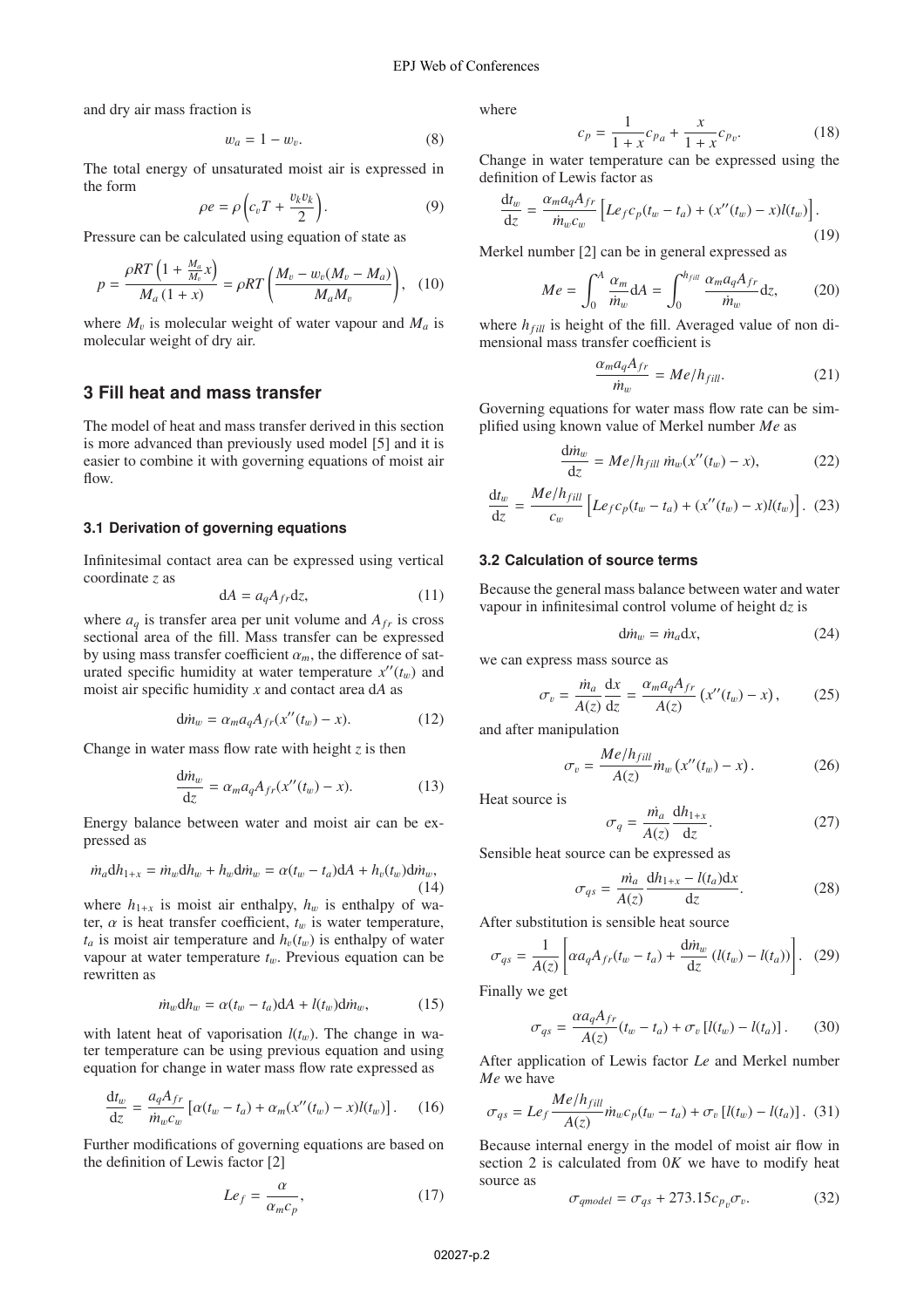## **4 Numerical solution**

The numerical method used in the previous work [5] has severe problem close to discontinuities connected with existence of unphysical oscillations. The more sophisticated numerical method described in this section is chosen to overcome this problem.

#### **4.1 Numerical method**

Numerical solution of moist air flow uses cell-centered Finite Volume Method in conservative form. Semi-discrete scheme of Kurganov & Tadmor [7] is chosen. System of governing equations (3) can be rewritten as

$$
\frac{d\mathbf{W}_i}{dt} + \frac{1}{\mu_i} \left[ \mathbf{F}_{i+1/2}^* A_{i+1/2} - \mathbf{F}_{i-1/2}^* A_{i-1/2} \right] = \frac{\Delta z_i}{\mu_i} \mathbf{Q}_i, \quad (33)
$$

where

$$
\mu_i = \Delta z \frac{A_{i+1/2} + A_{i-1/2}}{2}.
$$
\n(34)

Numerical fluxes are of Rusanov kind [7] and for control volume face  $k = i + 1/2$ ,  $i - 1/2$  we have

$$
\mathbf{F}_{k}^{*} = \frac{1}{2} \left[ \mathbf{F}(\mathbf{W}_{k}^{R}) + \mathbf{F}(\mathbf{W}_{k}^{L}) \right] - \frac{a_{k}}{2} \left[ \mathbf{W}_{k}^{R} - \mathbf{W}_{k}^{L} \right], \qquad (35)
$$

where local propagation speed  $a_{i\pm 1/2}$  is maximum value of wave speed over cells*i*, *i*+1 and *i*−1. Values on left side and on right side of cell edge are based on linear reconstruction

$$
\mathbf{W}(z) = \mathbf{W}_i + \mathbf{s}_i(z - z_i), \text{ for } z_{i-1} < z < z_{i+1}.\tag{36}
$$

The slopes  $s_i$  are calculated using generalized minmod limiter

$$
\mathbf{s}_i = \text{minmod}(\theta \mathbf{s}^-, \mathbf{s}_i^C, \theta \mathbf{s}_i^+), \quad 1 \le \theta \le 2,\tag{37}
$$

where  $\theta$  determines the value of chosen slope. Value of  $\theta$  bigher then 1 is leading to lower artificial viscosity. It has higher then 1 is leading to lower artificial viscosity. It has been shown that scalar second order semi-discrete central scheme satisfies total variation diminishing (TVD) property for  $\theta$  up to 2 [7]. Slopes are calculated as

$$
\mathbf{s}_{i}^{-} = \frac{\mathbf{W}_{i} - \mathbf{W}_{i-1}}{z_{i} - z_{i-1}},
$$
\n(38)

$$
\mathbf{s}_{i}^{\mathbf{C}} = \frac{\mathbf{W}_{i+1} - \mathbf{W}_{i-1}}{z_{i+1} - z_{i-1}},
$$
 (39)

$$
\mathbf{s}_{\mathbf{i}}^{+} = \frac{\mathbf{W}_{i+1} - \mathbf{W}_{i}}{z_{i+1} - z_{i}}.
$$
 (40)

Generalized minmod limiter is defined as

$$
\text{minmod}(a, b, c) = \begin{cases} \text{min}(a, b, c), & \text{if } a, b, c \ge 0, \\ \text{max}(a, b, c), & \text{if } a, b, c \le 0, \\ 0, & \text{otherwise.} \end{cases} \tag{41}
$$

Semi-discrete system (33) for every control volume can be written as

$$
\frac{\text{d}W}{\text{d}t} = L(W). \tag{42}
$$

Temporal integration of system (42) in control volume is based on four stage order three explicit strong stability preserving Runge-Kutta method with nonnegative coefficients according to [8]

$$
\mathbf{W}^{(1)} = \mathbf{W}^n + \frac{1}{2} \Delta t L(\mathbf{W}^n),\tag{43}
$$

$$
\mathbf{W}^{(2)} = \mathbf{W}^{(1)} + \frac{1}{2} \Delta t L(\mathbf{W}^{(1)}), \tag{44}
$$

$$
\mathbf{W}^{(3)} = \frac{2}{3}\mathbf{W}^{n} + \frac{1}{3}\mathbf{W}^{(2)} + \frac{1}{6}\Delta t L(\mathbf{W}^{(2)}),
$$
 (45)

$$
\mathbf{W}^{n+1} = \mathbf{W}^{(3)} + \frac{1}{2} \Delta t L(\mathbf{W}^{(3)}). \tag{46}
$$

This scheme has CFL coefficient of 2, but in the work of Kurganov & Tadmor [7] it has been shown that combination of Runge-Kutta method with their method can lead to severe restriction of CFL.

Boundary conditions are applied similarly like in the work [5].

Ordinary differential equation (22) for water mass flow rate and (23) for water temperature are solved simultaneously with system of governing equations for moist air flow. Integration of equations (22) and (23) is based on standard four step fourth order Runge-Kutta method according to [9]. Simultaneous solution of moist air flow and water mass flow rate and temperature equations continues until steady state is reached.

## **5 Results**

Rotational hyperboloid shaped natural draft cooling tower with

$$
A(z) = \frac{\pi}{4} \left( 0.006977z^2 - 1.2764z + 131.61 \right)^2 \tag{47}
$$

is selected [5]. Tower is 150 m high with fill zone placed at height of 11.5 m. Calculation was performed for fill height of 2 m. Water inlet mass flow rate is  $\dot{m}_w = 17200 \text{ kg/s}$ . Inlet water temperature is  $t_{wi} = 34.9 °C$ . Air inlet temperature is  $t_{ai} = 22$ <sup>o</sup>C and specific humidity at air inlet is  $x_i =$ 7.622 g/kg. The atmospheric pressure is  $p = 98100$  Pa. Merkel number is assumed to be  $Me = 0.815$ , Lewis factor is  $Le<sub>f</sub> = 0.9$  and loss coefficient per meter of the fill zone is  $\zeta = 12$  m<sup>-1</sup>.

Numerical simulation uses CFL = 1.6 and  $\theta$  = 2 set on the basis of numerical experiments. Water temperature decreases in the fill zone to 26.41◦C and its mass flow rate decreases to 16985 kg/s. There is a dry air mass flow rate of 16392.9 kg/s in natural draft cooling tower. The heat addition in the fill zone is connected with the decrease in density as shown in the figure 1 and with the temperature increase in the figure 2. The decrease in water temperature in fill zone is visible in the figure 3 where the temperature of moist air is increasing similarly like adiabatic saturation temperature, which is lower then air temperature. The mass transfer between flowing water and moist air is documented in the figure 4 with jump in the specific humidity in the fill zone. The distributions of adiabatic saturation temperature in the figure 2 and the distribution of saturated specific humidity in the figure 4 indicate unsaturated moist air inside cooling tower. Velocity distribution in the figure 5 is reflecting primarily the shape of the cooling tower. There is relatively small increase in velocity in the fill zone compensating decrease in the moist air density.

## **6 Conclusions**

Model of natural draft wet cooling tower flow, heat and mass transfer is developed. The numerical method based